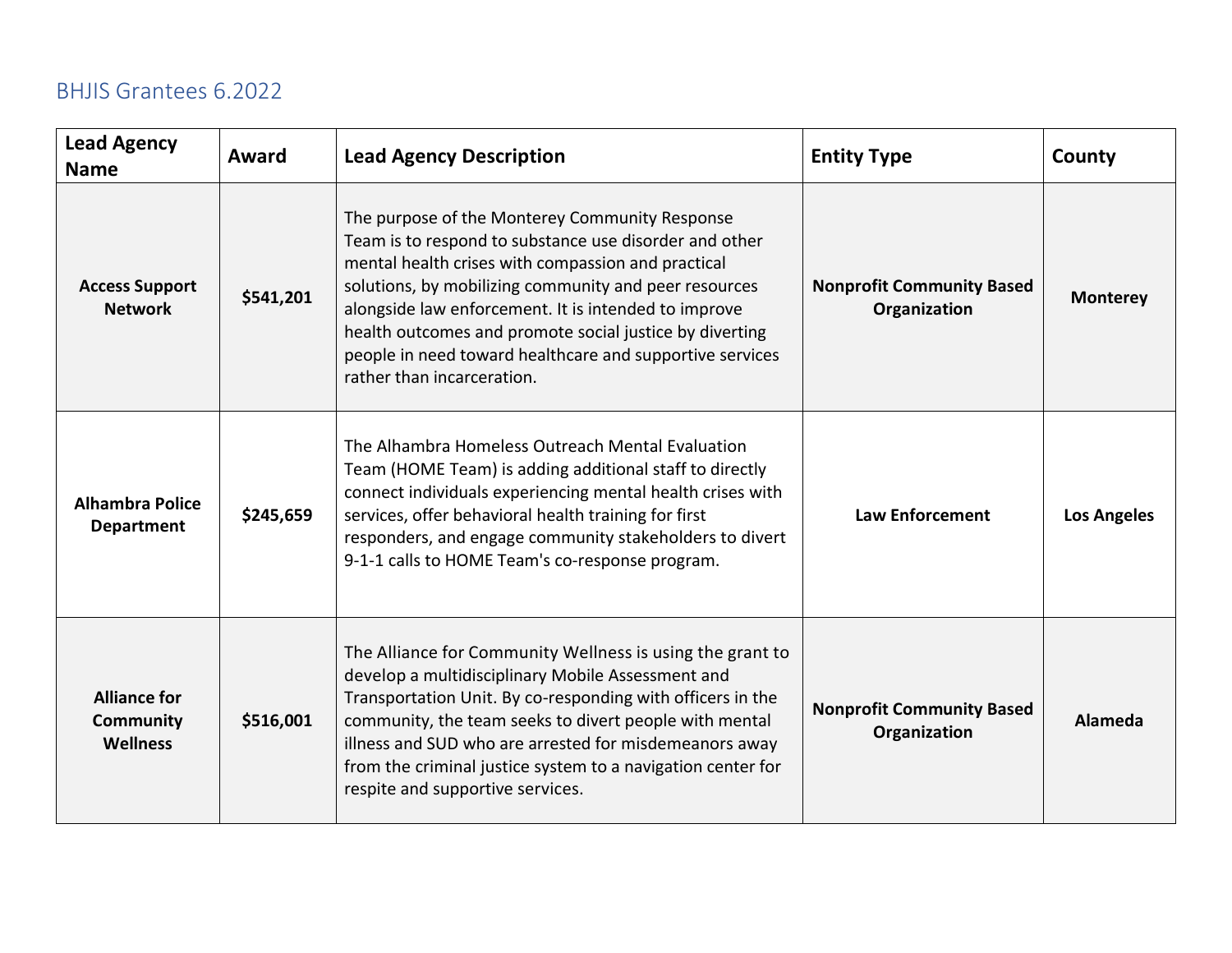| <b>CA Dept of</b><br>Corrections-<br><b>Division of Adult</b><br><b>Parole Operations</b>       | \$466,500 | The Behavioral Health Reintegration (BHR) Unit provides<br>specialized clinical case management services to roughly 13,000<br>high risk/high need parolees with mental health and substance<br>use issues statewide. The grant expands BHR's capacity to<br>provide more accessible and meaningful client care by<br>augmenting office-based services with field-based ones,<br>including co-responding with parole agents. | <b>State Agency</b>                              | <b>Statewide</b>   |
|-------------------------------------------------------------------------------------------------|-----------|-----------------------------------------------------------------------------------------------------------------------------------------------------------------------------------------------------------------------------------------------------------------------------------------------------------------------------------------------------------------------------------------------------------------------------|--------------------------------------------------|--------------------|
| <b>California State</b><br><b>University Long</b><br><b>Beach Research</b><br><b>Foundation</b> | \$432,965 | As a team of case managers and police officers, Campus<br>Assessment and Stabilization Team is designed to assess and<br>stabilize crisis situations through a humanistic, trauma-informed<br>approach, reducing the need for hospitalizations and use of<br>force while connecting individuals to support services to sustain<br>their wellbeing.                                                                          | <b>University</b>                                | <b>Los Angeles</b> |
| <b>Chaffey Community</b><br><b>College District</b>                                             | \$310,970 | The Chaffey College Police Department, in collaboration with<br>mental health partners, is implementing a school threat<br>assessment crisis response, called the Higher Education<br>Assessment Team, based on a successful model in use<br>throughout the Los Angeles Community College District.                                                                                                                         | <b>College</b>                                   | San Bernardino     |
| <b>Chinatown Service</b><br>Center                                                              | \$156,630 | The Chinatown Service Center (CSC) project design is to<br>provide telehealth iPads to the Monterey Park Police<br>Department and within two school districts. The tablets<br>connect directly to CSC clinicians trained in de-escalation, to<br>assist with mental health crises. The purpose is to prevent or<br>reduce risk of justice involvement for youth and adults.                                                 | <b>Nonprofit Community Based</b><br>Organization | <b>Los Angeles</b> |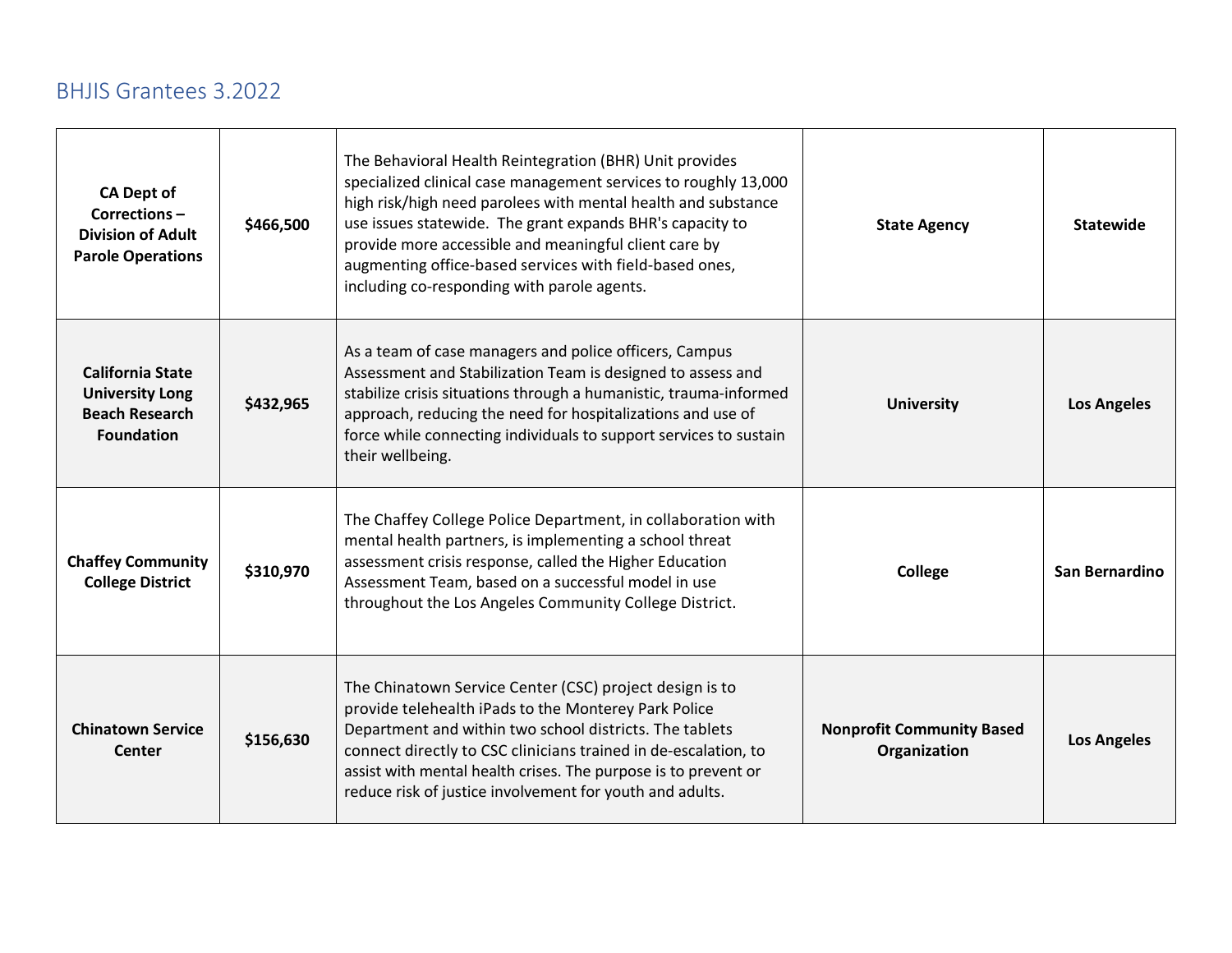| <b>City of Fort Bragg</b><br><b>Police Department</b> | \$222,348 | Fort Bragg Police Department is collaborating with the<br>mental health community to design and implement an<br>integrated mental health response process. The intention<br>is to prevent justice system involvement by engaging<br>people in need in the most appropriate mental health<br>services.                                                                                                                                                                                            | <b>Law Enforcement Agency</b> | <b>Mendocino</b>  |
|-------------------------------------------------------|-----------|--------------------------------------------------------------------------------------------------------------------------------------------------------------------------------------------------------------------------------------------------------------------------------------------------------------------------------------------------------------------------------------------------------------------------------------------------------------------------------------------------|-------------------------------|-------------------|
| <b>City of Half Moon</b><br>Bay                       | \$180,000 | The CARES Program is a collaboration among the City of Half<br>Moon Bay, Sheriff's Department, and the Public Safety<br>Communication Center. This community-based response<br>targets low-risk 911 crisis calls, redirecting them for a<br>compassionate and dignified response by the CARES team,<br>rather than emergency personnel and law enforcement.                                                                                                                                      | <b>City Government</b>        | <b>San Mateo</b>  |
| <b>City of Vallejo Police</b><br><b>Department</b>    | \$286,957 | This project unites Vallejo Police Department and its partners in<br>a large-scale community needs assessment to track progress and<br>identify gaps in current mental health and substance use crisis<br>response. The results inform a co-response service model to<br>ensure Vallejo has access to trauma-informed care for mental<br>health- or substance use-related crises.                                                                                                                | <b>Law Enforcement</b>        | Solano            |
| <b>City of Watsonville</b>                            | \$481,327 | This project's goal is to improve the City of Watsonville's<br>community safety and wellness through a multidisciplinary,<br>trauma-informed, holistic, public health-centered, prevention/<br>treatment-focused, socially and racially equitable, co-response<br>system. The vision is for substance use/mental health crisis<br>response to be coordinated, comprehensive, and culturally<br>responsive, rather than producing additional trauma or entry<br>into the criminal justice system. | <b>City Government</b>        | <b>Santa Cruz</b> |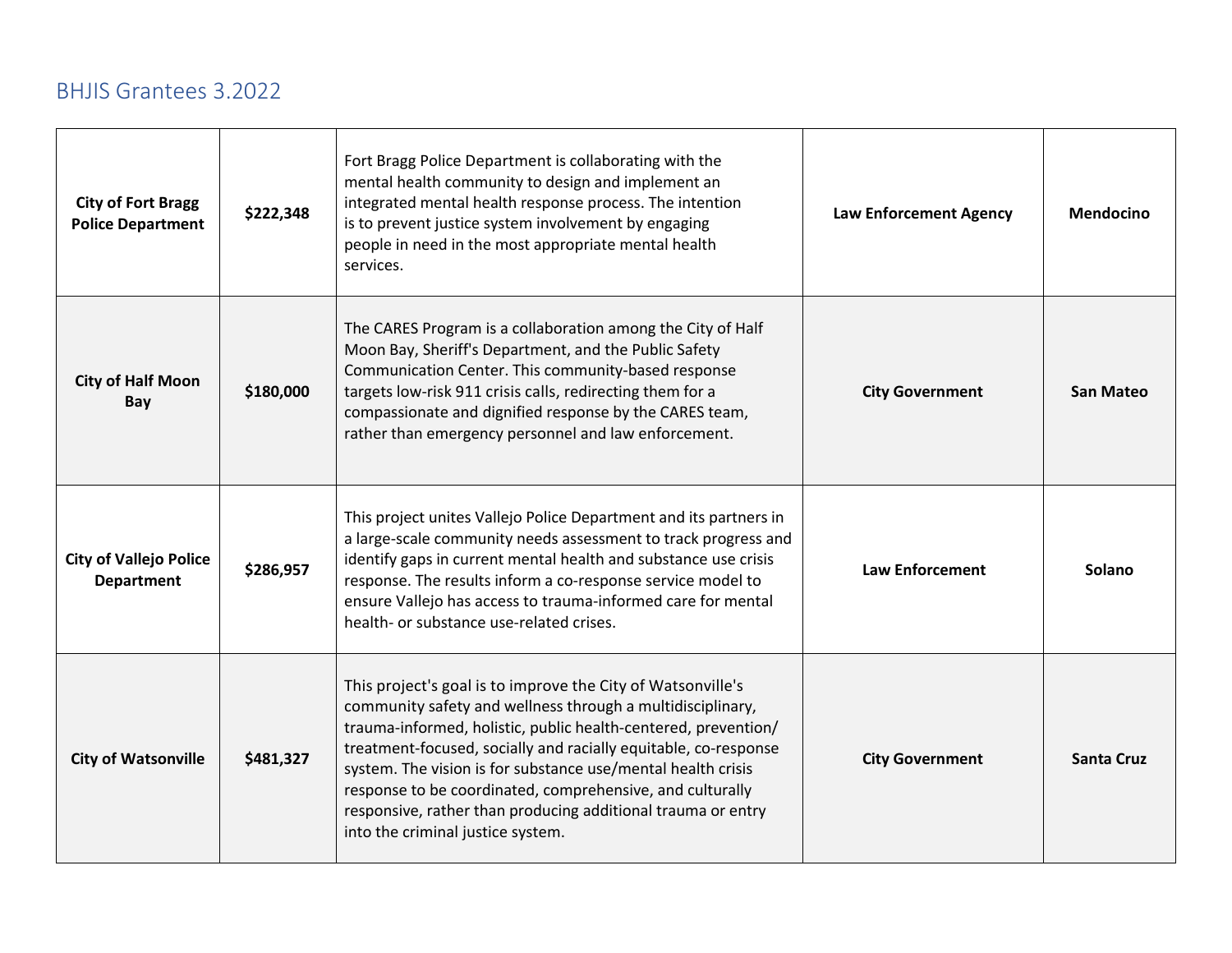| <b>County of Santa</b><br><b>Barbara</b><br>Department of<br><b>Behavioral Wellness</b> | \$700,000 | Santa Barbara County's three-pronged approach is: 1)<br>supporting the implementation of a co-response program with<br>the Santa Maria Police Department; 2) creating a sustainable<br>Crisis Intervention Team training program including a Naloxone<br>component; and 3) identifying a process for collecting and using<br>data for cross-agency care coordination and program<br>assessment.                                                                                                                                                                                                                                                                        | <b>County Behavioral Health</b><br><b>Agency</b> | Santa Barbara      |
|-----------------------------------------------------------------------------------------|-----------|------------------------------------------------------------------------------------------------------------------------------------------------------------------------------------------------------------------------------------------------------------------------------------------------------------------------------------------------------------------------------------------------------------------------------------------------------------------------------------------------------------------------------------------------------------------------------------------------------------------------------------------------------------------------|--------------------------------------------------|--------------------|
| <b>Downey Police</b><br><b>Department</b>                                               | \$409,656 | The Downey Police Department is partnering with the Los<br>Angeles Department of Mental Health to better serve and<br>offer diversion programs to those affected by serious mental<br>illness, substance use disorder, and homelessness.                                                                                                                                                                                                                                                                                                                                                                                                                               | <b>Law Enforcement Agency</b>                    | <b>Los Angeles</b> |
| <b>El Dorado County</b><br>Probation<br><b>Department</b>                               | \$172,960 | The capacity building project supports data collection and<br>sharing mechanisms across partner agencies, facilitating a<br>warm hand-off to behavioral health services and increasing<br>referrals into the pre-trial diversion program. Intended<br>products are (1) a process and technology plan enabling the<br>county to procure a software developer and (2) aligned<br>workflow processes and department practices for data<br>collection, sharing, and reporting. The goal is to increase<br>connections to treatment, thereby reducing justice system<br>involvement for individuals with substance use disorders (SUD)<br>and serious mental illness (SMI). | <b>County Probation</b>                          | El Dorado          |
| <b>City of Hayward</b>                                                                  | \$389,260 | The purpose of the Hayward Evaluation and Response Teams<br>program is to build capacity for and implement a high-quality<br>trauma-informed, service-appropriate co-responder program<br>that reduces violence and diverts individuals from justice-<br>involvement.                                                                                                                                                                                                                                                                                                                                                                                                  | <b>City Government</b>                           | Alameda            |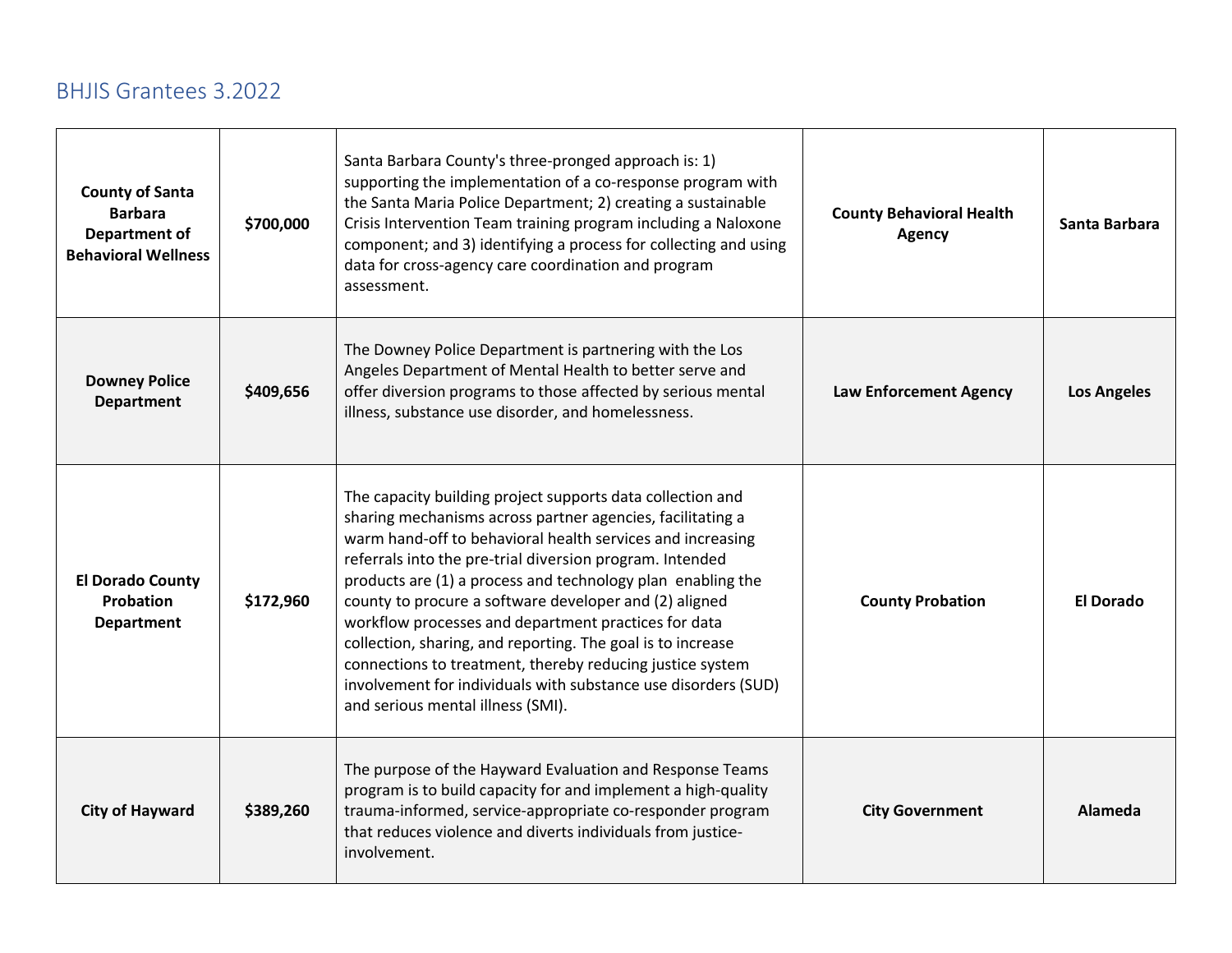| <b>Humboldt County</b><br>Dept. of Health and<br><b>Human Services-</b><br><b>BH</b> | \$426,249 | The program embeds behavioral health staff into Humboldt<br>County Sheriff's Office patrol operations to co-respond to<br>mental health calls. This proactive program emphasizes<br>treatment in the least restrictive manner. The program design<br>also includes a wide range of appropriate services, both for<br>immediate crises and follow up.                                                                                                                                                              | <b>County Behavioral Health</b><br><b>Agency</b> | <b>Humboldt</b>  |
|--------------------------------------------------------------------------------------|-----------|-------------------------------------------------------------------------------------------------------------------------------------------------------------------------------------------------------------------------------------------------------------------------------------------------------------------------------------------------------------------------------------------------------------------------------------------------------------------------------------------------------------------|--------------------------------------------------|------------------|
| <b>LAGS Recovery</b><br>Centers, Inc.                                                | \$565,300 | LAGS Recovery Centers, Inc. has designed a mobile mental<br>wellness team to work, alongside local agencies, on the streets<br>of Santa Maria and Lompoc to do wellness checks on people<br>experiencing homelessness, including those recently discharged<br>from the ER or hospital, elderly, and youth. The objectives are<br>to reduce the number of crises and increase wellness check-<br>ups.                                                                                                              | <b>Nonprofit Community Based</b><br>Organization | Santa Barbara    |
| <b>Mendocino County</b><br><b>Sheriff's Office</b>                                   | \$91,605  | The project's goal is to strengthen collaboration among the<br>Sheriff's Office and community stakeholders, including analyzing<br>data, and making recommendations for re-entry programs to<br>reduce recidivism, especially for populations with behavioral<br>health challenges. The coalition includes law enforcement;<br>Tribal governments; nonprofit agencies serving justice-impacted<br>individuals; health care; higher education; behavioral health;<br>probation/parole; and the Workforce Alliance. | Law Enforcement Agency                           | <b>Mendocino</b> |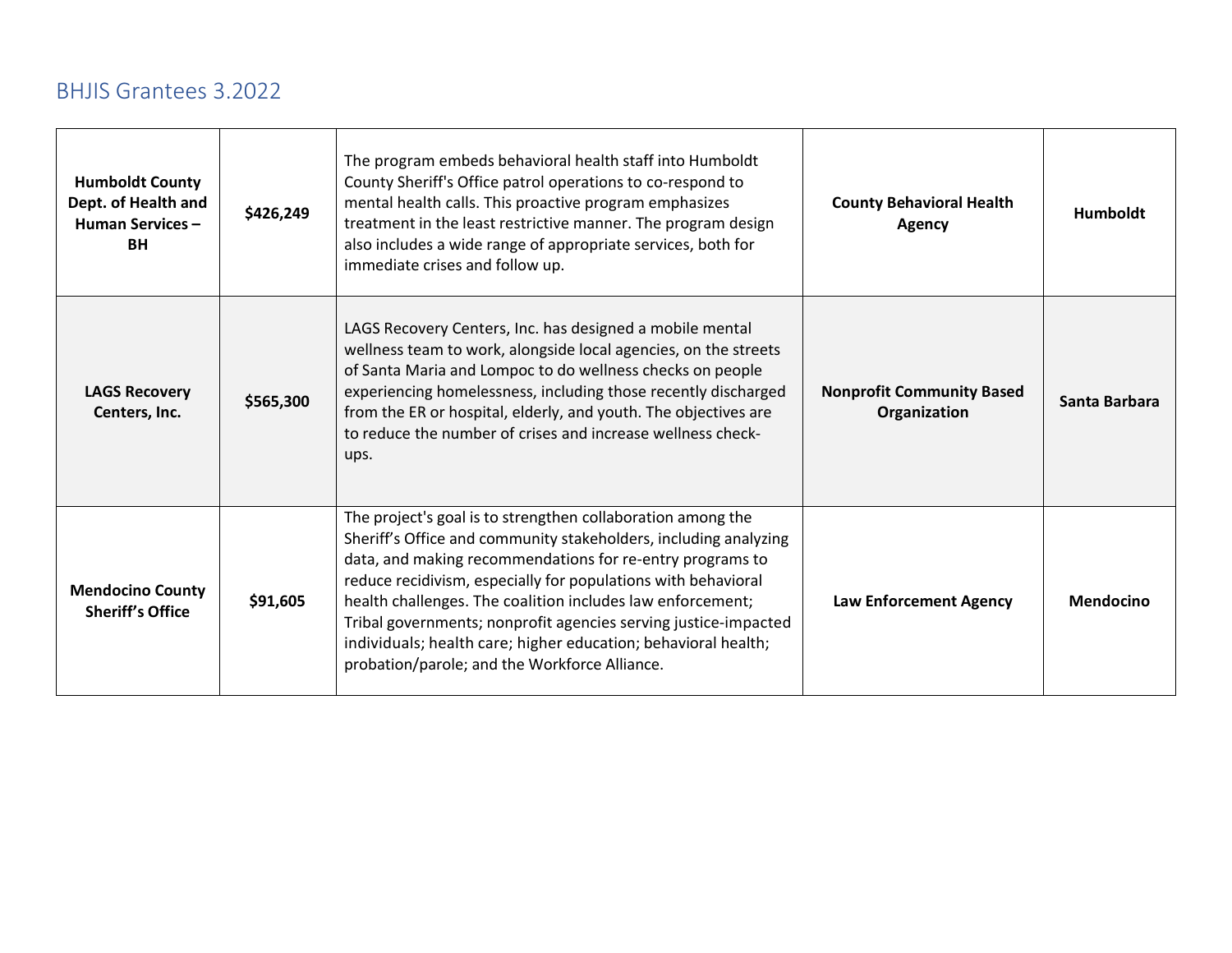| <b>Mental Health</b><br><b>Association of San</b><br><b>Francisco (MHASF)</b>       | \$530,000 | The Peer Supported Release & Community Reentry project is a<br>partnership among MHASF, the district attorney, public<br>defender, and San Francisco Jail Health Services. The goals are<br>to provide peer support to individuals formerly incarcerated in<br>the San Francisco jail, mitigate and reduce recidivism among<br>individuals with mental health and co-occurring substance use<br>challenges, integrate participants into the community, and<br>improve their long-term health outcomes. | <b>Nonprofit Community Based</b><br>Organization | San Francisco |
|-------------------------------------------------------------------------------------|-----------|--------------------------------------------------------------------------------------------------------------------------------------------------------------------------------------------------------------------------------------------------------------------------------------------------------------------------------------------------------------------------------------------------------------------------------------------------------------------------------------------------------|--------------------------------------------------|---------------|
| <b>Merced County</b><br><b>Behavioral Health</b><br>and Recovery<br><b>Services</b> | \$700,000 | This project supports on-call availability for after-hours and<br>weekends of a team including at least an officer and behavioral<br>health specialist to be deployed to 911 calls to offer mental<br>health assistance, triage, screening, crisis intervention, referrals,<br>and follow up with aftercare within the community.                                                                                                                                                                      | <b>County Behavioral Health</b><br><b>Agency</b> | <b>Merced</b> |
| <b>ONTRACK Program</b><br><b>Resources</b>                                          | \$380,908 | The goals of the ONTRACK Program Resources' Community<br>Health and Justice Project are to transform the way<br>Sacramento's criminal justice, behavioral health and Black<br>community stakeholders work together; reduce Black<br>disproportionality in the criminal justice system through a<br>collective impact process; provide capacity building technical<br>assistance and training; and employ a data-driven approach.                                                                       | <b>Nonprofit Community Based</b><br>Organization | Sacramento    |
| <b>Partners4Wellness</b>                                                            | \$206,700 | Orange County Youth Mental Health First Aid project is<br>designed to train 30-50 school resource officers to become<br>mental health advocates and provide a warm handoff of<br>students to professional mental health coaches, counselors,<br>and therapists. The project also supports professional social<br>emotional support sessions from licensed clinical social<br>workers for 200 students.                                                                                                 | <b>Nonprofit Community Based</b><br>Organization | Orange        |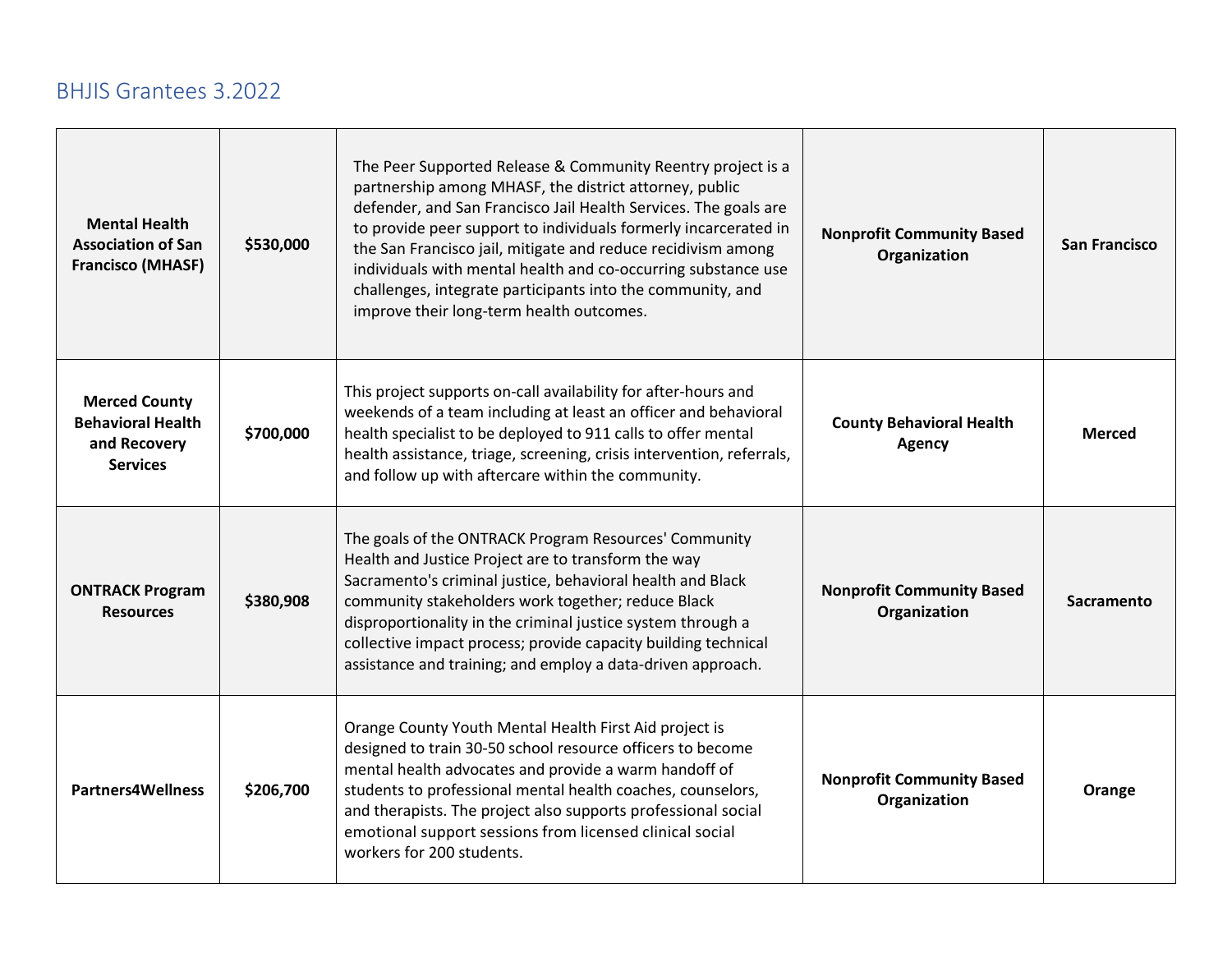| <b>Restorative Justice</b><br>for Oakland Youth                                  | \$688,000 | The purpose of the Safe Outside the System program is to<br>establish a coordinated continuum of care among restorative<br>justice organizations, mental health non-profits, law<br>enforcement, and City of Oakland Department of Violence<br>Prevention to reach individuals in early mental health crisis<br>before they enter the criminal justice system.                                     | <b>Nonprofit Community Based</b><br>Organization | Alameda          |
|----------------------------------------------------------------------------------|-----------|----------------------------------------------------------------------------------------------------------------------------------------------------------------------------------------------------------------------------------------------------------------------------------------------------------------------------------------------------------------------------------------------------|--------------------------------------------------|------------------|
| <b>Riverside Sheriff's</b><br><b>Department</b>                                  | \$670,152 | The purpose of the program is to include clinical therapists in<br>the response to 911 calls, using two-person teams to focus on<br>risk assessment, proper diagnosis, and providing resources,<br>services, and support.                                                                                                                                                                          | Law Enforcement Agency                           | <b>Riverside</b> |
| <b>Riverside University</b><br>Health System - BH,<br><b>County of Riverside</b> | \$700,000 | College Campus Behavioral Health Crisis Response is a<br>partnership with college campuses to respond, in collaboration<br>with campus law enforcement and other emergency response<br>personnel, to behavioral health crises; to alleviate acute crisis;<br>and divert students from needing emergency psychiatric care or<br>justice interventions.                                              | <b>County Behavioral Health</b><br><b>Agency</b> | <b>Riverside</b> |
| <b>Sacramento County</b><br><b>Forensic Behavioral</b><br><b>Health</b>          | \$649,732 | Project Warm Handoff is a partnership among Behavioral Health<br>Forensics, the Sheriff's Department, Probation, Superior Court,<br>and the District Attorney. It offers individuals identified as<br>having behavioral health needs with immediate transportation<br>from jails to a community-based treatment facility upon release<br>and rentry services provided by peers and clinical staff. | <b>County Behavioral Health</b><br><b>Agency</b> | Sacramento       |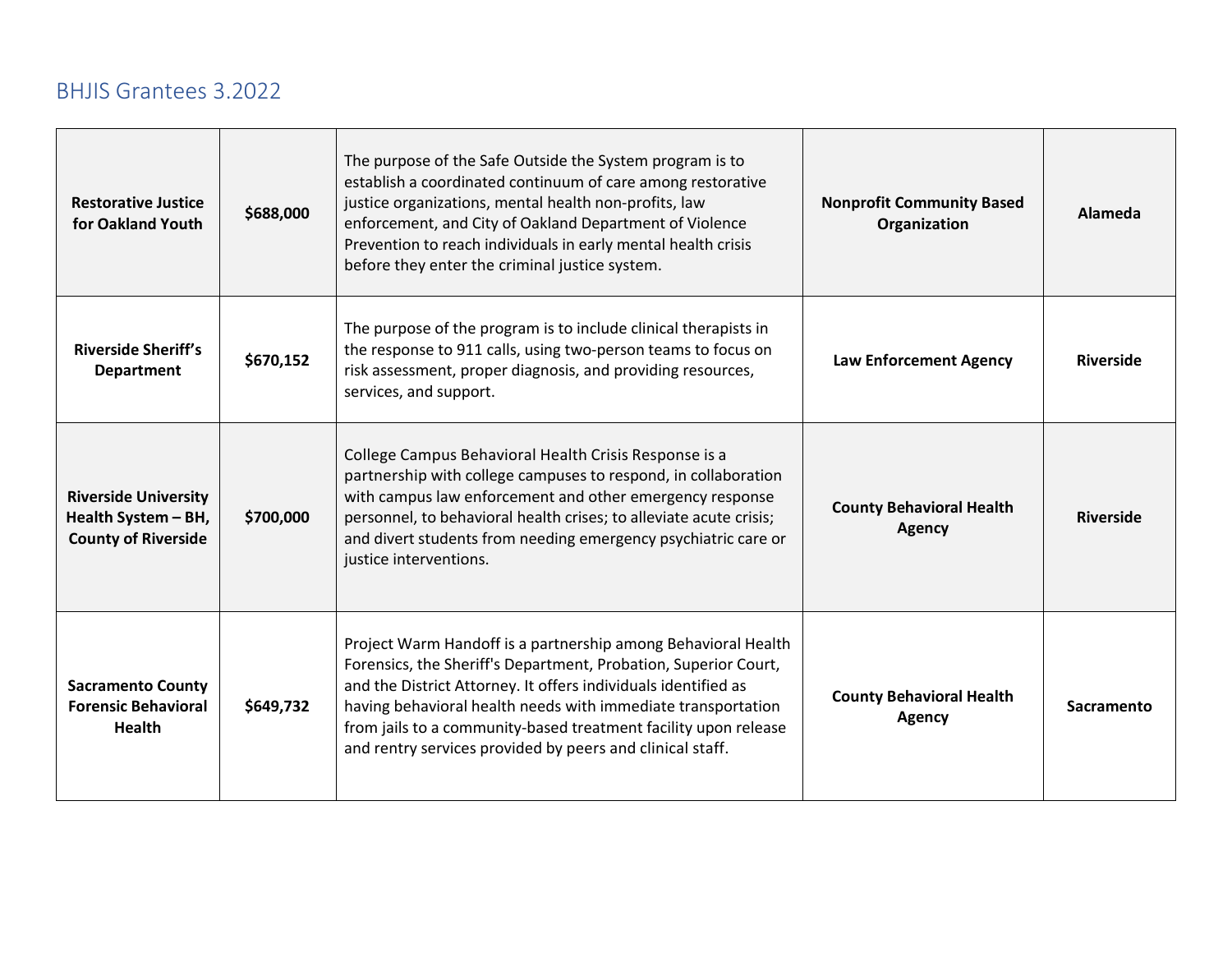| San Bernardino<br>County on behalf of<br><b>Arrowhead Regional</b><br><b>Medical Center</b> | \$180,000 | The aims of the San Bernardino County Justice Intervention<br>Work Group Project are to identify and build operational plans<br>to improve coordinated care for individuals prior to discharge<br>from the detention centers and state hospitals, to align services<br>under Cal AIM, and to enhance care management.                                                                                                                                                                            | Hospital                                         | San Bernardino      |
|---------------------------------------------------------------------------------------------|-----------|--------------------------------------------------------------------------------------------------------------------------------------------------------------------------------------------------------------------------------------------------------------------------------------------------------------------------------------------------------------------------------------------------------------------------------------------------------------------------------------------------|--------------------------------------------------|---------------------|
| <b>San Joaquin County</b><br><b>Behavioral Health</b><br><b>Services (BHS)</b>              | \$213,792 | BHS and the Stockton Police Department are designing a role-<br>clarity resource tool on responding to individuals experiencing a<br>behavioral health crisis and integrating this resource into<br>citywide crisis intervention trainings. The project also includes<br>providing officer wellness training and developing<br>recommendations addressing gaps in the first-responder                                                                                                            | <b>County Behavioral Health</b><br><b>Agency</b> | San Joaquin         |
| <b>San Ramon Valley</b><br><b>Fire Protection</b><br><b>District</b>                        | \$390,000 | San Ramon Valley Fire's behavioral health co-responder<br>solution includes formation of a stakeholder workgroup,<br>enhanced community engagement, creation of a project<br>dashboard, a design process using implementation science<br>best practices, provider training, and an implementation plan<br>that ensures benefits for all stakeholders.                                                                                                                                            | <b>Fire Department</b>                           | <b>Contra Costa</b> |
| <b>Sonoma County</b><br><b>Office of Education</b>                                          | \$395,165 | The goal of Healthy Sonoma is to strengthen connection and<br>referral processes among grade 7-12 school personnel, law<br>enforcement, County agencies, and community organizations<br>providing behavioral health/substance use services, including<br>cross-agency professional development. The intention of law<br>enforcement partnerships is to reduce incarceration and<br>support school re-entry, using training to increase culturally<br>appropriate responses to student behaviors. | <b>Nonprofit Community Based</b><br>Organization | Sonoma              |